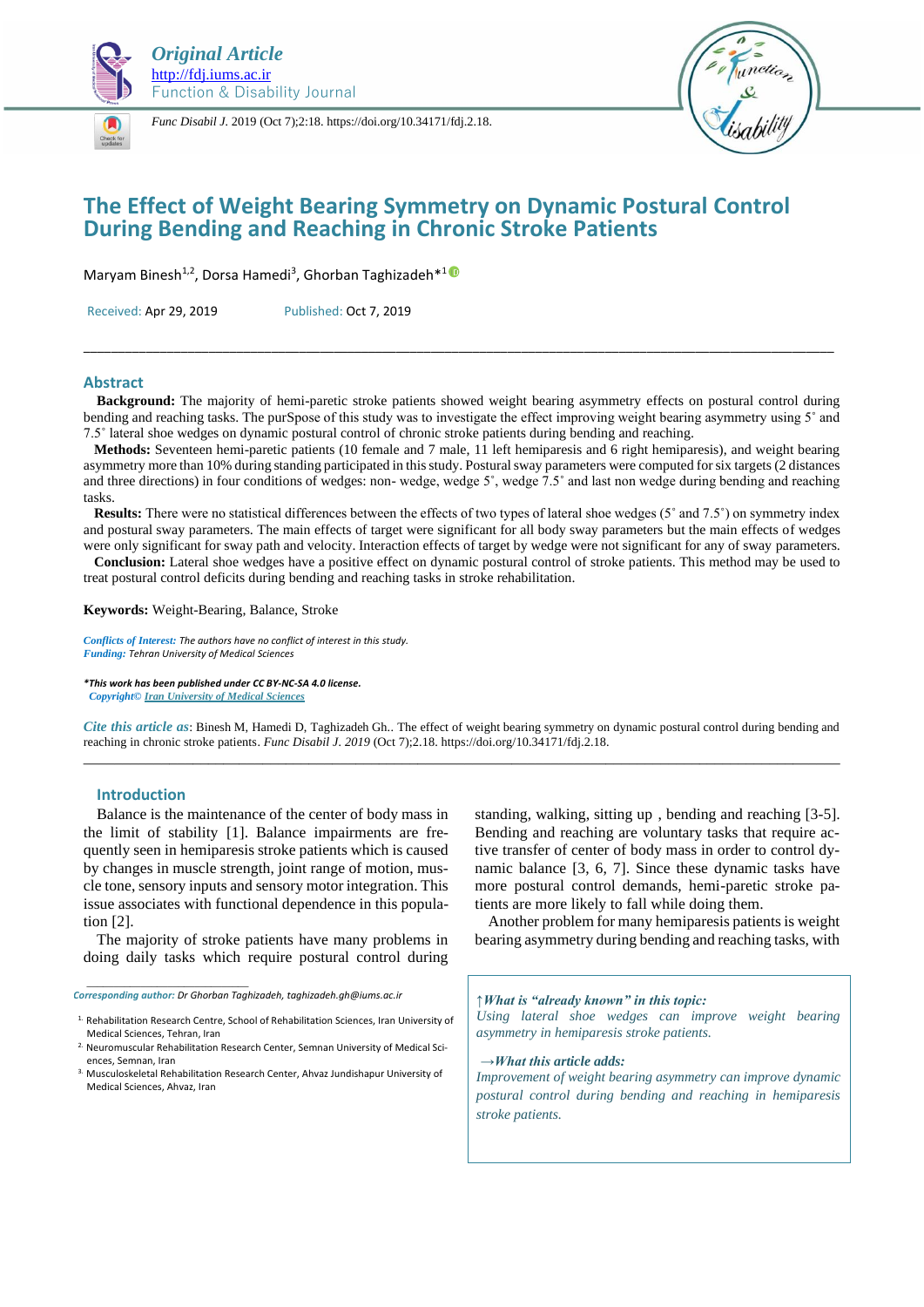more weight on the sound limb [\[3,](file:///J:/G%20works/Function%20j/FDJ/Binesh%20artcle%20for%20FDJ.docx%23_ENREF_3) [4,](file:///J:/G%20works/Function%20j/FDJ/Binesh%20artcle%20for%20FDJ.docx%23_ENREF_4) [6\]](file:///J:/G%20works/Function%20j/FDJ/Binesh%20artcle%20for%20FDJ.docx%23_ENREF_6). Postural asymmetry in these people may be caused by learned non-use theory, meaning that the affected limb cannot bear body weight because of sensory and motor impairments. Hence, the person do not use his/her paretic limb [\[8\]](file:///J:/G%20works/Function%20j/FDJ/Binesh%20artcle%20for%20FDJ.docx%23_ENREF_8). Weight bearing asymmetry exacerbates balance deficits [\[9-11\]](file:///J:/G%20works/Function%20j/FDJ/Binesh%20artcle%20for%20FDJ.docx%23_ENREF_9) and may disturb ones' bending and reaching function. As previous studies reported that hemiparesis patients usually show larger center of pressure excursion and average velocity during bending and reaching [\[12,](file:///J:/G%20works/Function%20j/FDJ/Binesh%20artcle%20for%20FDJ.docx%23_ENREF_12) [13\]](file:///J:/G%20works/Function%20j/FDJ/Binesh%20artcle%20for%20FDJ.docx%23_ENREF_13).

Many studies have reported the use lateral shoe wedges for treatment of weight bearing asymmetry and balance improvement in stroke patients [\[9,](file:///J:/G%20works/Function%20j/FDJ/Binesh%20artcle%20for%20FDJ.docx%23_ENREF_9) [10,](file:///J:/G%20works/Function%20j/FDJ/Binesh%20artcle%20for%20FDJ.docx%23_ENREF_10) [14\]](file:///J:/G%20works/Function%20j/FDJ/Binesh%20artcle%20for%20FDJ.docx%23_ENREF_14). However, there is no evidence available yet on the use of this technique for improving balance control during bending and reaching in stroke patients. The aim of this study was to evaluate the effects lateral shoe wedges (5˚ and 7.5˚ wedges) on postural sway parameters during bending and reaching in hemi-paretic patients.

### **Methods**

### *Participants*

Participants were those with chronic unilateral hemiparesis selected by non- random sampling method. The inclusion criteria were: (a) no cognitive impairment according to Mini Mental Status Examination (MMSE); [\[15\]](file:///J:/G%20works/Function%20j/FDJ/Binesh%20artcle%20for%20FDJ.docx%23_ENREF_15) (b) no visual-spatial neglect by Star Cancellation Test (>44); [\[16\]](file:///J:/G%20works/Function%20j/FDJ/Binesh%20artcle%20for%20FDJ.docx%23_ENREF_16) (c) weight bearing asymmetry more than 10% during standing [\[14\)](file:///J:/G%20works/Function%20j/FDJ/Binesh%20artcle%20for%20FDJ.docx%23_ENREF_14), according to measures of two standard analog weight scales; (d) the ability to perform bending and reaching independently in different distances and directions; (e) no history of other neurological diseases or orthopedic problems. The spasticity of plantar flexor muscle group of the lower extremity was assessed according to Modified Ashworth Scale by using procedure described in the literature  $[17]$ SS.

The exclusion criteria were inability to perform all the tests and falling during bending and reaching. The subjects were informed of the examination protocol and gave their written consent in accordance with Tehran University of Medical Sciences ethics committee (Ethic Number: 91.S.260.2008).

### *Procedure*

COP coordinates were recorded using a strain gauge Bertec 9090-15 and Bertec AM-6701 amplifier (Bertec corporations, Columbus, Ohio, USA) force platform at a frequency of 100 Hz with 12 second recording time for each trial. The postural sway parameters were the COP Total Path Excursion (TPE), the Average COP Velocity (AV), the Maximum COP displacement in Medial- Lateral direction (MML) and the Maximum COP displacement in Anterior-posterior direction (MAP)[\[3,](file:///J:/G%20works/Function%20j/FDJ/Binesh%20artcle%20for%20FDJ.docx%23_ENREF_3) [6\]](file:///J:/G%20works/Function%20j/FDJ/Binesh%20artcle%20for%20FDJ.docx%23_ENREF_6) and were computed for six targets individually. Previous studies have shown the reliability for COP parameters [\[18,](file:///J:/G%20works/Function%20j/FDJ/Binesh%20artcle%20for%20FDJ.docx%23_ENREF_18) [19\]](file:///J:/G%20works/Function%20j/FDJ/Binesh%20artcle%20for%20FDJ.docx%23_ENREF_19).

The subjects were instructed to stand relaxed, look straight ahead while both feet were shoulder width apart and their arms at their sides. The anterior border of each shoe was aligned with the transverse force platform line. The subjects were asked to perform bending and reaching in different targets. A total of 6 targets (two distances and three directions) were selected for doing bending and reaching tasks. The near and far distances were ten and thirty percent of the body height away from the middle of the tips of the two big toes, respectively [\[3,](file:///J:/G%20works/Function%20j/FDJ/Binesh%20artcle%20for%20FDJ.docx%23_ENREF_3) [6\]](file:///J:/G%20works/Function%20j/FDJ/Binesh%20artcle%20for%20FDJ.docx%23_ENREF_6). The three directions were middle (M), left (L) and right (R) with 45 degrees angle between lines [\[6\]](file:///J:/G%20works/Function%20j/FDJ/Binesh%20artcle%20for%20FDJ.docx%23_ENREF_6).

Nine sizes of closed toe shoes with a rigid counter, two types of full- shoe wedged insoles (5˚ and 7.5˚) with the length of the corresponding shoes made of Ethylene Vinyl-Acetate were used. The highest part of the wedge was placed under the lateral part of the sound limb [\[14,](file:///J:/G%20works/Function%20j/FDJ/Binesh%20artcle%20for%20FDJ.docx%23_ENREF_14) [20\]](file:///J:/G%20works/Function%20j/FDJ/Binesh%20artcle%20for%20FDJ.docx%23_ENREF_20).

The bending and reaching task was performed in four conditions of wedge: non wedge, wedge 5˚, wedge 7.5˚ and last non wedge. The order of the distances and directions changed randomly for each subject but all subjects performed bending and reaching tasks with the order of nonwedge, wedge 5°, wedge 7.5° and last non wedge.

Weigh bearing of patients was assessed by two standard analog weight scales for determining the symmetry index. These scales are good and useful instruments to assess symmetry in weigh bearing [\[4,](file:///J:/G%20works/Function%20j/FDJ/Binesh%20artcle%20for%20FDJ.docx%23_ENREF_4) [21\]](file:///J:/G%20works/Function%20j/FDJ/Binesh%20artcle%20for%20FDJ.docx%23_ENREF_21) and were used in previous studies [\[22,](file:///J:/G%20works/Function%20j/FDJ/Binesh%20artcle%20for%20FDJ.docx%23_ENREF_22) [23\]](file:///J:/G%20works/Function%20j/FDJ/Binesh%20artcle%20for%20FDJ.docx%23_ENREF_23). This instrument reports a quantitative data (Kilogram) for the amount of weigh bearing during standing. Both scales were located on the floor between parallel lines (two lines in medial-lateral direction and two other lines in anterior-posterior direction). The symmetry index between paretic and non-paretic limbs was calculated during standing in three conditions (non-wedge, wedge 5˚and wedge 7.5˚).

#### *Data and Statistical Analysis*

Measures determined from COP data were TPE, AV, MML and MAP. The COP parameters during bending and reaching were calculated according to the formula given by Chern J-S and et.al. [\[3,](file:///J:/G%20works/Function%20j/FDJ/Binesh%20artcle%20for%20FDJ.docx%23_ENREF_3) [6\]](file:///J:/G%20works/Function%20j/FDJ/Binesh%20artcle%20for%20FDJ.docx%23_ENREF_6). The average of two trials for all parameters in each target was used for statistical analysis. The symmetry index (SI) between two limbs during standing was determined according to the formula proposed by Chen CH et al. The range of SI changed between -200% to +200%, which a SI of 0% shows that weigh bearing symmetry is maximum [\[14\]](file:///J:/G%20works/Function%20j/FDJ/Binesh%20artcle%20for%20FDJ.docx%23_ENREF_14).

The comparison of symmetry index between three conditions (non- wedge, wedge 5˚and wedge 7.5˚) was done by repeated measures ANOVA. Postural actions were analyzed using separate 4 (wedge)  $\times$  6 (target) two way analyses of variance for repeated measures to determine possible significant main effects and interactions of the two within- subject factors for each one of the COP parameters in the presence of significant effects. Multiple comparison of post hoc analysis was considered using Bonferroni adjustment method.

Kolmogorov-Smirnov tests for normality were used to determine the presence of a normal distribution and results indicated that the data were normally distributed in all postural sway parameters and symmetry index. 5 percent level of confidence was considered for statistical analyses.

### **Results**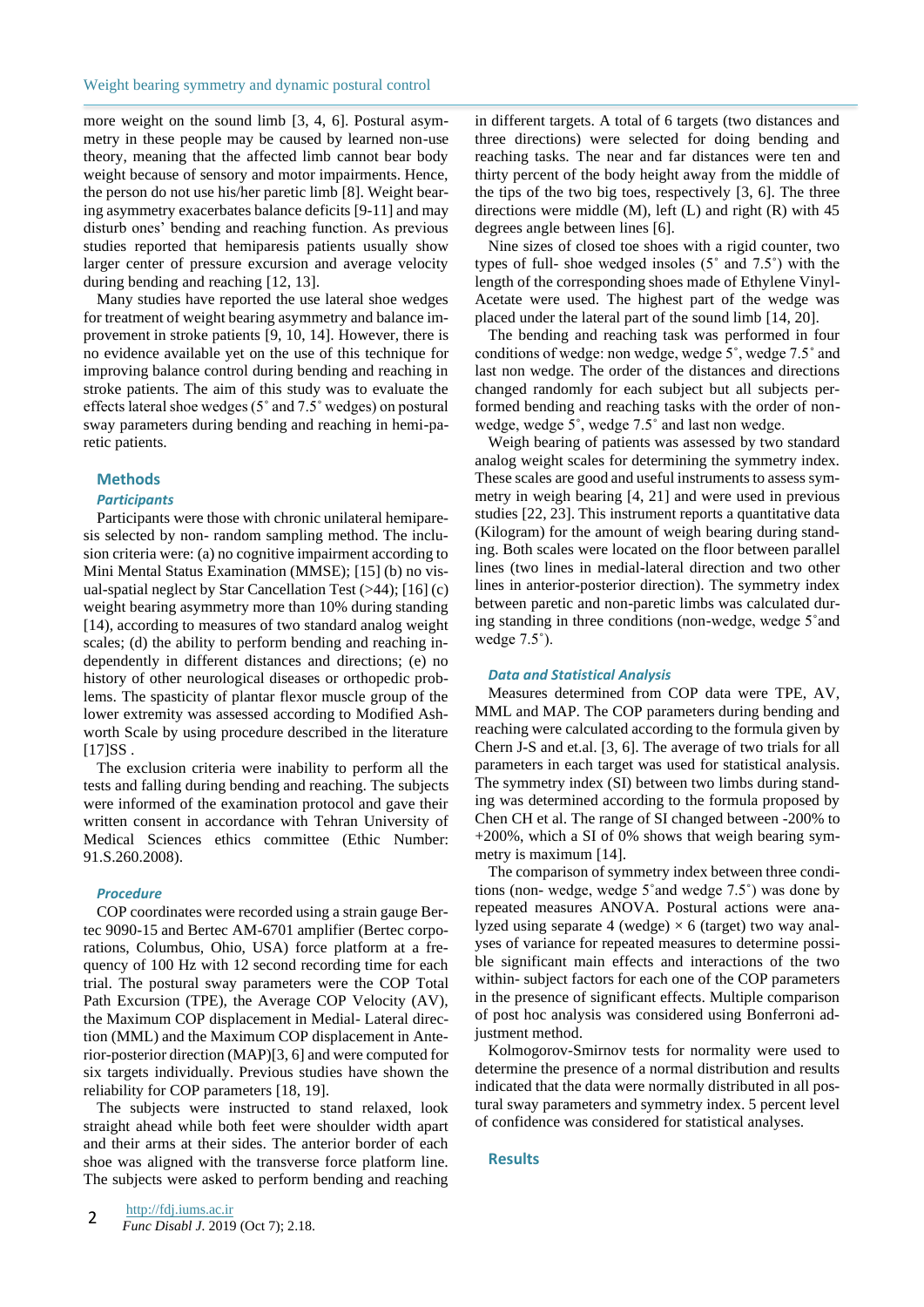| <i>Table 1.</i> Mean (Standard Deviation) of all parameters of COP measures |  |
|-----------------------------------------------------------------------------|--|
|-----------------------------------------------------------------------------|--|

| <b>Target</b>           |                  |                |                |                  |                |                |
|-------------------------|------------------|----------------|----------------|------------------|----------------|----------------|
|                         | <b>Left-Near</b> | Left-Far       | Right-near     | <b>Right-Far</b> | Middle-Near    | Middle-Far     |
| TPE(1/cm <sup>2</sup> ) |                  |                |                |                  |                |                |
| Non-Wedge               | 0.0078(0.0029)   | 0.0028(0.0007) | 0.0072(0.0022) | 0.0029(0.0009)   | 0.0070(0.0020) | 0.0030(0.0011) |
| Wedge 5°                | 0.0068(0.0018)   | 0.0028(0.0006) | 0.0068(0.0019) | 0.0028(0.0009)   | 0.0070(0.0024) | 0.0026(0.0007) |
| Wedge 7.5°              | 0.0067(0.0017)   | 0.0028(0.0008) | 0.0064(0.0018) | 0.0027(0.0008)   | 0.0073(0.0024) | 0.0025(0.0006) |
| <b>Last Non-Wedge</b>   | 0.0067(0.0021)   | 0.0026(0.0007) | 0.0068(0.0020) | 0.0025(0.0007)   | 0.0066(0.0017) | 0.0025(0.0006) |
| AV(cm/s)                |                  |                |                |                  |                |                |
| <b>Non-Wedge</b>        | 5.5767(1.4667)   | 6.4672(1.2173) | 5.3420(1.5313) | 6.4681(1.8888)   | 5.2977(1.3619) | 6.3000(1.6746) |
| Wedge 5°                | 5.1412(0.8426)   | 5.7920(0.8719) | 5.2224(1.0265) | 6.1342(1.5412)   | 5.2976(1.3619) | 5.9865(1.2641) |
| Wedge 7.5°              | 5.0772(1.0403)   | 6.0909(0.8537) | 4.9752(1.0523) | 5.8706(1.2132)   | 5.3078(1.1623) | 6.0012(1.0612) |
| <b>Last Non-Wedge</b>   | 4.9482(1.1090)   | 5.8728(0.7866) | 4.8873(0.9806) | 5.6498(1.1514)   | 5.0170(1.1213) | 5.7083(0.9838) |
| MML(I)                  |                  |                |                |                  |                |                |
| <b>Non-Wedge</b>        | 0.3750(0.1266)   | 0.4250(0.1061) | 0.3157(0.1243) | 0.4123(0.1738)   | 0.3162(0.1039) | 0.4346(0.1959) |
| Wedge 5°                | 0.3748(0.8709)   | 0.3999(0.0904) | 0.3239(0.1287) | 0.4365(0.1673)   | 0.3287(0.0984) | 0.3601(0.0944) |
| Wedge 7.5°              | 0.3444(0.8915)   | 0.4061(0.1038) | 0.3153(0.1077) | 0.4091(0.1335)   | 0.3694(0.1286) | 0.4007(0.1303) |
| <b>Last Non-Wedge</b>   | 0.3448(0.9173)   | 0.4058(0.1160) | 0.3358(0.1213) | 0.4223(0.1729)   | 0.3358(0.0874) | 0.3601(0.0944) |
| MAP(1/cm)               |                  |                |                |                  |                |                |
| Non-Wedge               | 0.0167(0.0027)   | 0.0065(0.0014) | 0.0163(0.0033) | 0.0068(0.0011)   | 0.0165(0.0031) | 0.0072(0.0012) |
| Wedge5°                 | 0.0168(0.0041)   | 0.0065(0.0012) | 0.0162(0.0050) | 0.0073(0.0017)   | 0.0164(0.0043) | 0.0073(0.0013) |
| Wedge 7.5°              | 0.0166(0.0027)   | 0.0067(0.0014) | 0.0159(0.0030) | 0.0066(0.0012)   | 0.0159(0.0022) | 0.0070(0.0013) |
| <b>Last Non-Wedge</b>   | 0.0153(0.0038)   | 0.0063(0.0013) | 0.0158(0.0025) | 0.0066(0.0016)   | 0.0161(0.0036) | 0.0069(0.0013) |

TPE, Total Path Excursion; AV, Average COP Velocity; MML, Maximum COP Displacement in Medial- Lateral Direction; MAP, Maximum COP Displacement in Anterior-posterior Direction

Seventeen chronic unilateral hemiparesis patients (10 female, and 7 male, 11 left hemiparesis and 6 right hemiparesis), with mean age of 53.18±9.88 years, mean post stroke time of  $66.18\pm77.03$  months, average height  $165\pm8.43$  cm and mean weight 76.03±17.09 Kg with first stroke participated in this study. Results of descriptive data analysis for all parameters of postural sway were shown in Table 1.

Results of two- way repeated measures ANOVA for the main and interaction effects of wedges and targets for all measures of postural sway were indicated in Table 2. The main effects of target were significant in all parameters of COP measures and the main effects of wedges were only significant in TPE and AV parameters. The interaction effects of target by wedge were not significant for any of sway parameters.

The results of post hoc analysis in different conditions of wedges and targets for all COP measures are presented in Tables 3 to 5.

|                       | DF | MS       | F       |          |
|-----------------------|----|----------|---------|----------|
| <b>TPE</b>            |    |          |         |          |
| <b>Targets</b>        | 5  | 0.01     | 145.168 | $0.000*$ |
| Wedges                | 3  | 7.545E-6 | 5.997   | $0.008*$ |
| <b>Targets×Wedges</b> | 15 | 3.318E-6 | 1.751   | 0.147    |
| AV                    |    |          |         |          |
| <b>Targets</b>        | 5  | 15.016   | 13.799  | $0.000*$ |
| Wedges                | 3  | 9.168    | 7.401   | $0.003*$ |
| <b>Targets×Wedges</b> | 15 | 0.722    | 1.306   | 0.259    |
| <b>MML</b>            |    |          |         |          |
| <b>Targets</b>        | 5  | 0.292    | 5.88    | $0.008*$ |
| Wedges                | 3  | 0.007    | 0.631   | 0.512    |
| <b>Targets×Wedges</b> | 15 | 0.018    | 1.746   | 0.118    |
| <b>MAP</b>            |    |          |         |          |
| <b>Targets</b>        | 5  | 0.004    | 200.749 | $0.000*$ |
| Wedges                | 3  | 1.033E-5 | 1.703   | 0.198    |
| Targets× Wedges       | 15 | 3.630E-6 | 0.430   | 0.847    |

*Table 2.* Results of Mixed ANOVA summary for the wedges and targets interaction effects of postural sway parameters

 $*P<0.05$ 

DF, Degree of Freedom; MS, Mean Square; TPE, Total Path Excursion; AV, Average COP Velocity; MML, Maximum COP Displacement in Medial- Lateral Direction; MAP, Maximum COP Displacement in Anterior-posterior Direction

*Table 3.* The results of post hoc analysis in multiple comparison between different types of wedges

|                          | TPE(1/cm <sup>2</sup> ) | AV(cm/s) | MML(I) | MAP(1/cm) |
|--------------------------|-------------------------|----------|--------|-----------|
| NW with W5               | $0.004*$                | $0.000*$ | 0.208  | 0.709     |
| NW with $W7.5^\circ$     | $0.004*$                | $0.000*$ | 0.625  | 0.386     |
| NW with LNW              | $0.000*$                | $0.000*$ | 0.256  | 0.051     |
| $W5$ with $W7.5^{\circ}$ | 0.484                   | 0.564    | 0.346  | 0.293     |
| W5 with LNW              | 0.054                   | $0.001*$ | 0.846  | 0.032     |
| $W7.5^{\circ}$ with LNW  | 0.249                   | $0.002*$ | 0.437  | 0.153     |

\*P<0.0083

NW, Non- Wedge; W5˚, Wedge 5̊; W7.5˚, Wedge 7.5˚; LWN, Last Non- Wedge; TPE, Total Path Excursion; AV, Average COP Velocity; MML, Maximum COP Displacement in Medial- Lateral Direction; MAP, Maximum COP Displacement in Anterior-posterior Direction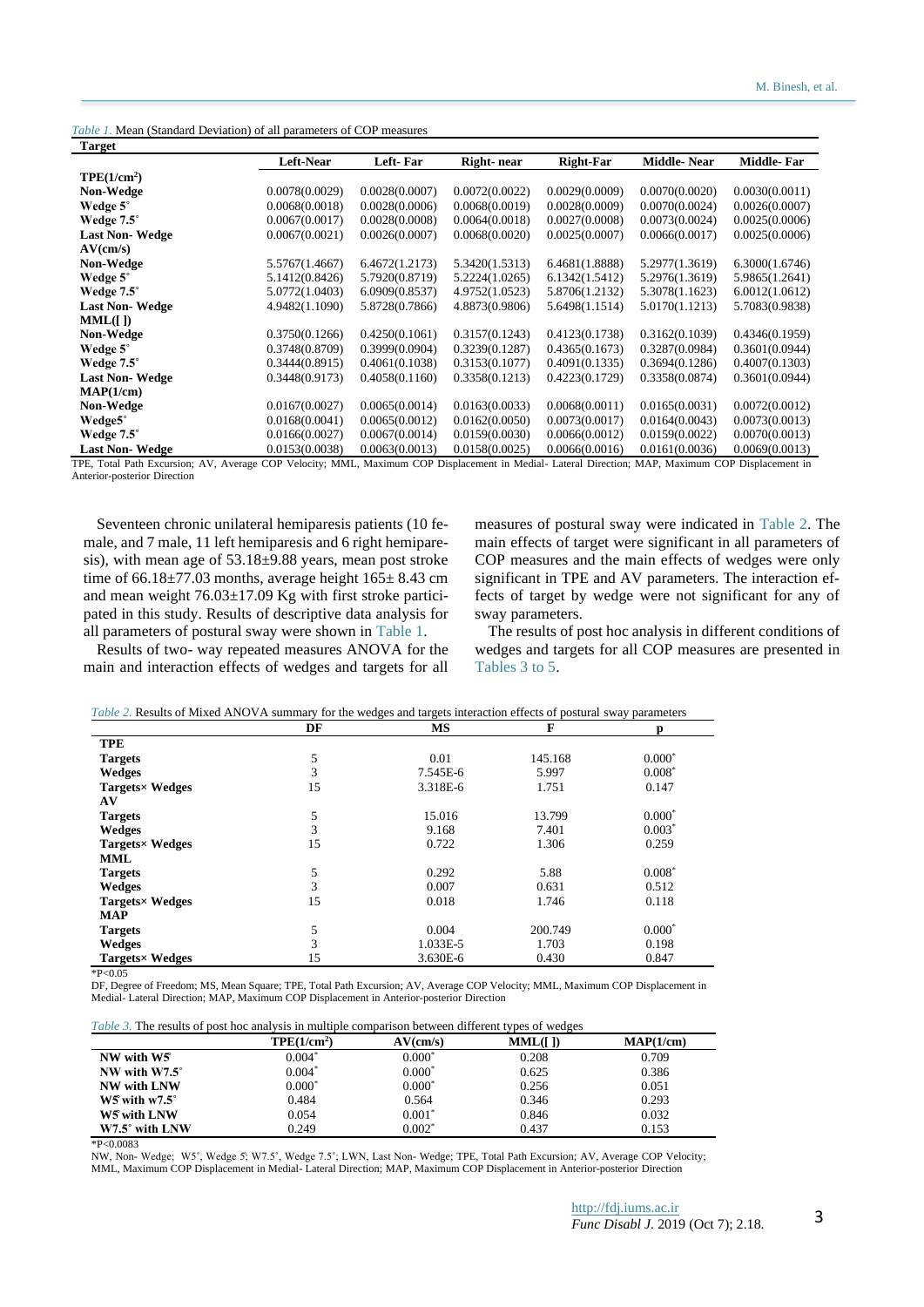## Weight bearing symmetry and dynamic postural control

|                   | TPE(1/cm <sup>2</sup> ) | AV(cm/s) | MML(I)   | MAP(1/cm) |
|-------------------|-------------------------|----------|----------|-----------|
| LN with LF        | $0.000*$                | $0.000*$ | $0.000*$ | $0.000*$  |
| LN with RN        | 0.230                   | 0.334    | 0.019    | 0.498     |
| LN with RF        | $0.000*$                | $0.000*$ | $0.001*$ | $0.000*$  |
| LN with MN        | 0.931                   | 0.650    | 0.212    | 0.759     |
| LN with MF        | $0.000*$                | $0.000*$ | 0.011    | $0.000*$  |
| LF with RN        | $0.000*$                | $0.000*$ | $0.000*$ | $0.000*$  |
| LF with RF        | 0.782                   | 0.867    | 0.618    | 0.119     |
| LF with MN        | $0.000*$                | $0.000*$ | $0.000*$ | $0.000*$  |
| LF with MF        | 0.449                   | 0.611    | 0.252    | $0.000*$  |
| <b>RN</b> with RF | $0.000*$                | $0.000*$ | $0.000*$ | $0.000*$  |
| <b>RN</b> with MN | 0.272                   | 0.104    | 0.151    | 0.688     |
| <b>RN</b> with MF | $0.000*$                | $0.000*$ | $0.000*$ | $0.000*$  |
| <b>RF</b> with MN | $0.000*$                | $0.000*$ | $0.000*$ | $0.000*$  |
| <b>RF</b> with MF | 0.514                   | 0.741    | 0.034    | 0.070     |
| MN with MF        | $0.000*$                | $0.000*$ | $0.001*$ | $0.000*$  |

LN, Left- Near; LF, Left Far; RN, Right- Near; RF, Right Far; MN, Middle Near; MF, Middle Far; TPE, Total Path Excursion; AV, Average COP Velocity; MML, Maximum COP Displacement in Medial- Lateral Direction; MAP, Maximum COP Displacement in Anterior-posterior Direction

| Table 5. Results of post hoc analysis in multiple comparison of different types of wedges and targets for all postural sway parameters |  |  |  |  |  |  |
|----------------------------------------------------------------------------------------------------------------------------------------|--|--|--|--|--|--|
|----------------------------------------------------------------------------------------------------------------------------------------|--|--|--|--|--|--|

|                         | <b>Wedges</b> |              |            |              |                |                |
|-------------------------|---------------|--------------|------------|--------------|----------------|----------------|
| <b>Targets</b>          | NW with       | NW with      | NW with    | W5° with     | W5° with       | W7.5° with LNW |
|                         | $W5^\circ$    | $W7.5^\circ$ | <b>LNW</b> | $W7.5^\circ$ | <b>LNW</b>     |                |
| Left-Near               |               |              |            |              |                |                |
| TPE(1/cm <sup>2</sup> ) | 0.034         | 0.048        | 0.047      | 0.734        | 0.694          | 0.916          |
| AV(cm/s)                | 0.100         | 0.052        | 0.014      | 0.625        | 0.175          | 0.374          |
| MML( [ )                | 0.355         | 0.399        | 0.373      | 0.848        | 0.841          | 0.983          |
| MAP(1/cm)               | 0.912         | 0.903        | 0.160      | 0.822        | 0.027          | 0.094          |
| Left-Far                |               |              |            |              |                |                |
| TPE(1/cm <sup>2</sup> ) | 0.046         | 0.444        | 0.051      | 0.305        | 0.976          | 0.257          |
| AV(cm/s)                | $0.001*$      | 0.049        | 0.001      | 0.127        | 0.599          | 0.138          |
| MML([])                 | 0.339         | 0.381        | 0.460      | 0.769        | 0.768          | 0.983          |
| MAP(1/cm)               | 0.986         | 0.458        | 0.599      | 0.337        | 0.374          | 0.075          |
| <b>Right-Near</b>       |               |              |            |              |                |                |
| TPE(1/cm <sup>2</sup> ) | 0.252         | 0.036        | 0.239      | 0.048        | 0.778          | 0.102          |
| AV(cm/s)                | 0.556         | 0.078        | 0.023      | 0.062        | 0.039          | 0.480          |
| MML(I)                  | 0.732         | 0.985        | 0.215      | 0.718        | 0.536          | 0.363          |
| MAP(1/cm)               | 0.933         | 0.658        | 0.505      | 0.756        | 0.719          | 0.930          |
| <b>Right-Far</b>        |               |              |            |              |                |                |
| TPE(1/cm <sup>2</sup> ) | 0.434         | 0.035        | 0.011      | 0.228        | 0.002          | 0.126          |
| AV(cm/s)                | 0.244         | 0.015        | 0.016      | 0.136        | 0.033          | 0.166          |
| MML(I)                  | 0.266         | 0.885        | 0.542      | 0.161        | 0.479          | 0.518          |
| MAP(1/cm)               | 0.124         | 0.617        | 0.601      | 0.059        | 0.013          | 0.817          |
| <b>Middle-Near</b>      |               |              |            |              |                |                |
| TPE(1/cm <sup>2</sup> ) | 0.814         | 0.384        | 0.186      | 0.517        | 0.187          | 0.132          |
| AV(cm/s)                | $---$         | 0.958        | 0.055      | 0.958        | 0.055          | 0.195          |
| MML([])                 | 0.380         | $0.006*$     | 0.365      | 0.063        | 0.629          | 0.228          |
| MAP(1/cm)               | 0.863         | 0.318        | 0.566      | 0.666        | 0.786          | 0.825          |
| Middle-Far              |               |              |            |              |                |                |
| TPE(1/cm <sup>2</sup> ) | 0.052         | 0.046        | 0.046      | 0.356        | 0.356          | $---$          |
| AV(cm/s)                | 0.089         | 0.253        | 0.070      | 0.947        | 0.300          | 0.094          |
| MML( [ )                | 0.058         | 0.420        | 0.058      | 0.071        | $\overline{a}$ | 0.071          |
| MAP(1/cm)               | 0.481         | 0.380        | 0.188      | 0.135        | 0.051          | 0.759          |

T\*P<0.0083

NW, Non- Wedge; W5˚, Wedge 5̊; W7.5˚, Wedge 7.5˚; LWN, Last Non- Wedge; TPE, Total Path Excursion; AV, Average COP Velocity; MML, Maximum COP Displacement in Medial- Lateral Direction; MAP, Maximum COP Displacement in Anterior-posterior Direction

Single- factor repeated measure ANOVA demonstrated the effect of lateral shoe wedges on SI which was significant and SI decreased strongly with lateral shoe wedges. The results of post hoc analysis in multiple comparisons for

*Table 6.* The results of post hoc analysis in multiple comparisons between different types of wedges for symmetry index

|                        | <b>Symmetry Index</b> |
|------------------------|-----------------------|
| NW with W5             | $0.010*$              |
| NW with $W7.5^\circ$   | $0.011*$              |
| $W5$ with $W7.5^\circ$ | 0.577                 |

 $*P<0.017$ 

NW, Non- Wedge; W5˚, Wedge 5̊; W7.5˚, Wedge 7.5˚

## different types of wedges of SI are presented in Table 6. **Discussion**

The rationale for this research was to provide the useful management for postural control during bending and reaching in stroke patients by lateral shoe wedges. This program was based on providing of weight bearing symmetry between paretic and non-paretic lower limbs. The results of this study indicated that the use of shoe wedges caused significant decrease of TPE and AV in bending and reaching task. Although the results did not show significant differences after use of shoe wedge for MML and MAP of COP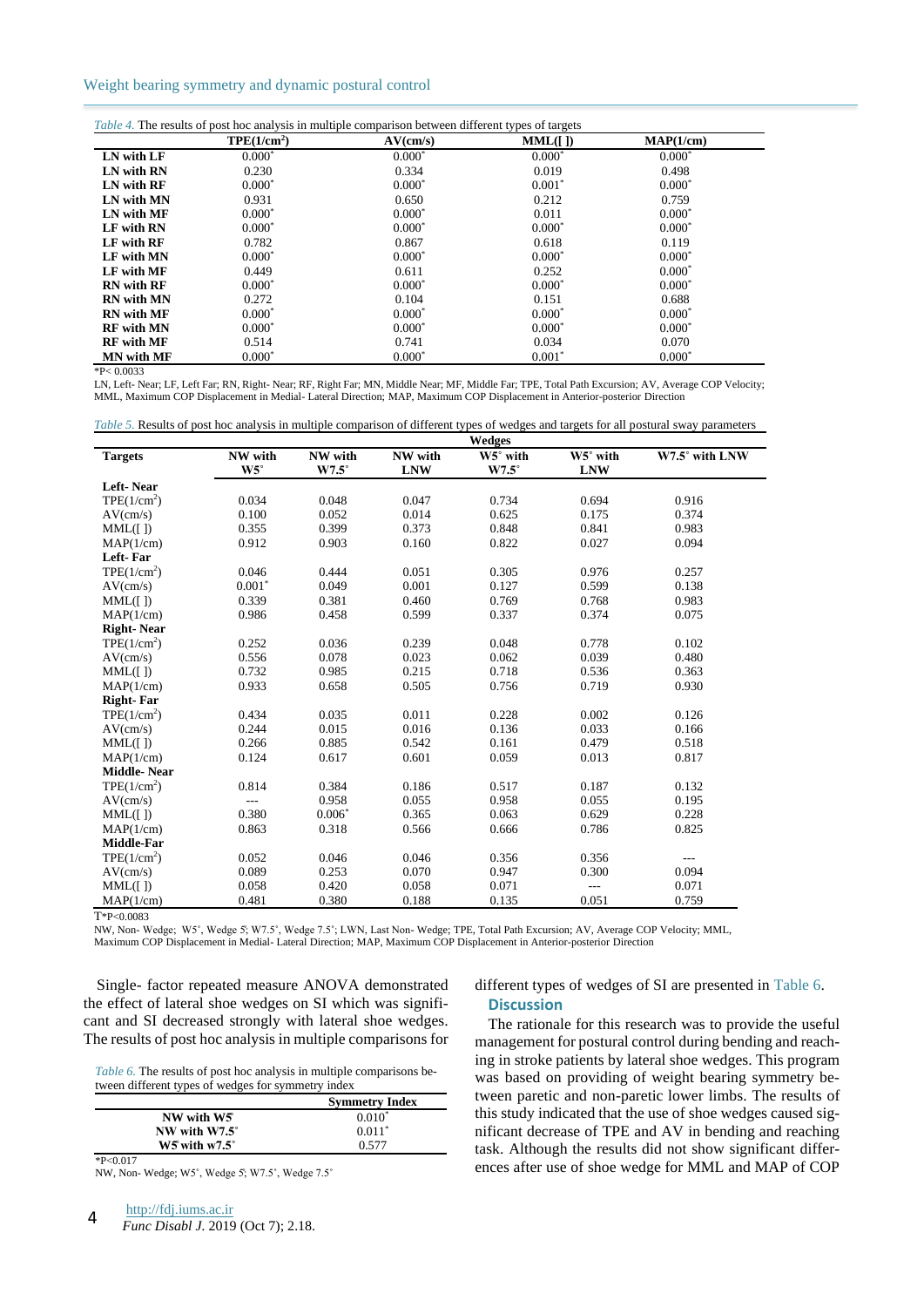measures, there was a tendency for a decrease in these parameters of COP.

Previous studies indicated that COP displacement and mean velocity of postural sway in quiet standing [\[24\]](#page-5-0), moving of body segments [\[7,](#page-4-0) [24\]](#page-5-0), and even bending and reaching [\[6\]](#page-4-1) conditions were greater in stroke patients than normal subjects which may indicate difficulty in stability and postural control [\[6,](#page-4-1) [24,](#page-5-0) [25\]](#page-5-1). They reported that larger COP displacement and average velocity may be due to changed postural adjustment in the control of balance during moving of body segments and bending and reaching that causes irregular COP trajectory with greater safety margin or might be because of impaired sensory inputs, improper sensory integration and neuromuscular control and changed muscular group synergies in stroke patients [\[6,](#page-4-1) [7,](#page-4-0) [24\]](#page-5-0).

Former studies suggested that asymmetric condition also restricts stability limits of balance and produces an unstable postural control in stroke patients [\[10\]](#page-5-2). The results of this study have shown that the use of shoe wedge increases the tendency to bear more weight on the affected side and decreases symmetry index [\[14,](#page-5-3) [20\]](#page-5-4), that may increase stability and this result may lead to decreased TPE and AV. Also previous studies showed that increase in weight bearing on the affected side in stroke patients increases sensory inputs to the central nervous system and may improve standing and gait symmetry after the use of shoe wedges [\[14,](#page-5-3) [20\]](#page-5-4). Thus, decreased postural sway displacement and velocity in this study may indicate increased sensory feedback and sensory motor integration. Also according to previous findings [\[6,](#page-4-1) [24\]](#page-5-0), increasing of weight bearing on the affected limb decreased postural sway due to increased neuromuscular activation and improved muscular activation pattern of postural muscles in the lower extremity in stroke patients.

Previous studies demonstrated that latency in balance response was greater and strength of the muscle response was weaker on the affected side in stroke patients and by increasing weight bearing symmetry, latency of postural response decreased and strength of the muscle responses increased in the affected side in stroke patients [\[10\]](#page-5-2) So using wedges for providing weight bearing symmetry may improve postural stability. The current study showed that weight bearing symmetry increased after using both 5° and 7.5˚ shoe wedges. These results supported the results of previous researches that said applying 5˚ and 7.5˚ lateral shoe wedges increases weight bearing symmetry [\[14,](#page-5-3) [20\]](#page-5-4). Some researchers reported that these results may be caused by movement of the center of gravity from the unaffected limb toward the midline and subsequently improvement of the stability [\[9,](#page-5-5) [20\]](#page-5-4). Previous studies reported that using a lateral wedge insole could increase hip, knee and ankle control [\[14,](#page-5-3) 26, [27\]](#page-5-6) and decreases the affected knee abductor moment during ambulation [\[14\]](#page-5-3). Thus beneficial effects of lateral shoe wedge is to transfer more weight to the affected side and improvement of balance action during bending and reaching.

In addition, many stroke patients have varus foot in the affected limb and using lateral shoe wedge might increases foot pronation and subsequently increases ankle joint stability and shock absorption [\[14,](#page-5-3) 26, [27\]](#page-5-6). This condition may

improve balance action during bending and reaching in the current study. Also these results might be caused by increased brain awareness of position of body and of the affected limb [\[14\]](#page-5-3).

Our results indicate that after removing the lateral shoe wedges, their effects on TPE and AV remained. This result may be interpreted as the short term effect of lateral shoe wedges, but its long term effect should be further investigated.

There were no statistical differences between the effects of two types of lateral shoe wedges (5˚ and 7.5˚) on SI, TPE and AV, indicating that 5˚ lateral shoe wedge was probably sufficient for production of weight bearing symmetry and improvement of balance performance. Also the results of this study showed that there were significant differences between different target distance and direction, but the interaction effect of wedge and target were not significant for any of postural sway parameters, illustrating that the wedge differences on TPE and AV were not affected by the target location.

Increasing of weight bearing symmetry may decrease falling of stroke patients which is assossiated with weight bearing asymmetry [\[20\]](#page-5-4), but this hypothesis needs more investigation in future.

Study limitations: The limitation of our study was the short-term usage of lateral shoe wedge during bending and reaching. So, additional studies are needed to indicate that whether lateral shoe wedge has consistent effect on balance performance of hemi-paretic stroke patients.

## **Conclusion**

A lateral shoe wedge has a positive effect on postural actions in stroke patients. Also this technique can be used to improve weight bearing symmetry in these patients. This method might be used to treat the "learned nonuse syndrome" in rehabilitation during bending and reaching in stroke patients. Also, these results confirmed that this technique may be beneficial during all daily activities.

## *Conflict of Interests*

The authors declare that they have no competing interests.

#### **References**

- 1.Shumway-Cook A, Woollacott MH. Motor control: Translating research into clinical practice: Lippincott Williams & Wilkins; 2007.
- 2.Geurts AC, de Haart M, van Nes IJ, Duysens J. A review of standing balance recovery from stroke. Gait Posture. 2005;22(3):267-81.
- 3.Chern JS, Yang SW, Wu CY. Whole-body reaching as a measure of dynamic balance in patients with stroke. Am J Physic Med Rehabil. 2006;85(3):201.
- 4.Mercer VS, Freburger JK, Chang SH, Purser JL. Measurement of paretic-lower-extremity loading and weight transfer after stroke. Phys Ther. 2009;89(7):653-64.
- 5.Perlmutter S, Lin F, Makhsous M. Quantitative analysis of static sitting posture in chronic stroke. Gait Posture. 2010;32(1):53-6.
- <span id="page-4-1"></span>6.Chern JS, Lo CY, Wu CY, Chen CL, Yang S, Tang FT. Dynamic postural control during trunk bending and reaching in healthy adults and stroke patients. Am J Phys Med Rehabil. 2010;89(3):186-97.
- <span id="page-4-0"></span>7.Tessem S, Hagstrøm N, Fallang B. Weight distribution in standing and sitting positions, and weight transfer during reaching tasks, in seated stroke subjects and healthy subjects. Physiother Res Int. 2007;12(2):82- 94.
- 8.Rodriguez GM, Aruin AS. The effect of shoe wedges and lifts on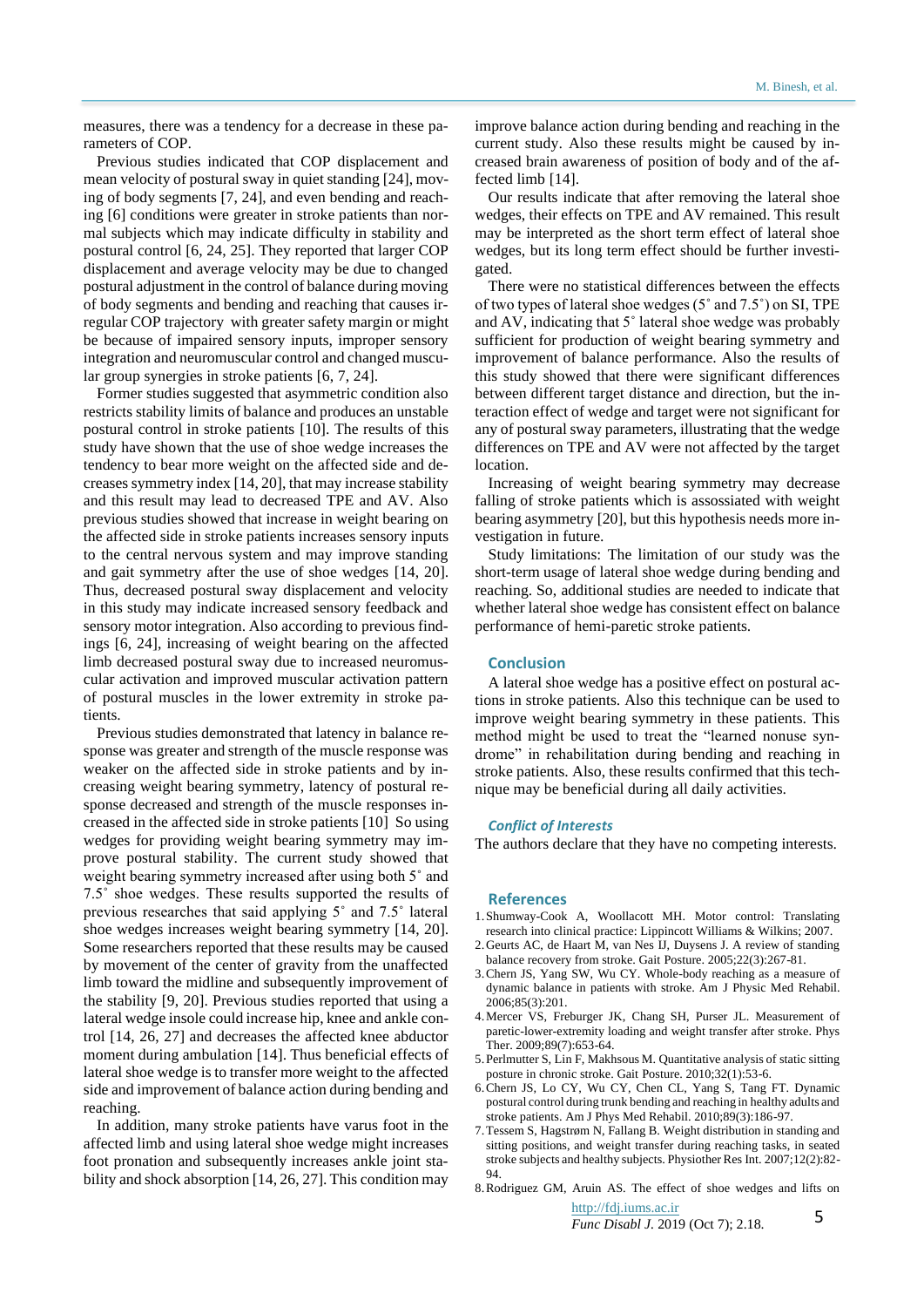symmetry of stance and weight bearing in hemiparetic individuals. Arch Physic Med Rehabil. 2002;83(4):478-82.

- <span id="page-5-5"></span>9.Aruin AS, Hanke T, Chaudhuri G, Harvey R, Rao N. Compelled weightbearing in persons with hemiparesis following stroke: the effect of a lift insert and goal-directed balance exercise. J Rehabil Res Dev. 2000;37(1):65-72.
- <span id="page-5-2"></span>10. Chaudhuri S, Aruin AS. The effect of shoe lifts on static and dynamic postural control in individuals with hemiparesis. Arch Physic Med Rehabil. 2000;81(11):1498-503.
- 11. Geurts AC, de Haart M, van Nes IJ, Duysens J. A review of standing balance recovery from stroke. Gait Posture. 2005;22(3):267-81.
- 12. Chern JS, Lo CY, Wu CY, Chen CL, Yang S, Tang FT. Dynamic postural control during trunk bending and reaching in healthy adults and stroke patients. Am J Physic Med Rehabil. 2010;89(3):186-97.
- 13. Genthon N, Rougier P, Gissot AS, Froger J, Pélissier J, Pérennou D. Contribution of each lower limb to upright standing in stroke patients. Stroke. 2008;39(6):1793-9.
- <span id="page-5-3"></span>14. Chen CH, Lin KH, Lu TW, Chai HM, Chen HL, Tang PF, et al. Immediate Effect of Lateral-Wedged Insole on Stance and Ambulation After Stroke. Am J Physic Med Rehabil. 2010;89(1):48-55.
- 15. Foroughan M, Jafari Z, ShirinBayan P, GhaemMagham Z, Rahgozar M. Validation of Mini-Mental State Examination (MMSE) in Older People of Tehran City. J News Cog Sci. 2008;10(2):29-37.
- 16. Bailey MJ, Riddoch MJ, Crome P. Evaluation of a test battery for hemineglect in elderly stroke patients for use by therapists in clinical practice. Neurorehabilitation. 2000;14(3):139-50.
- 17. Radomski MV, Latham CAT. Occupational therapy for physical dysfunction: Lippincott Williams & Wilkins; 2008.
- 18. Negahban H, Hadian MR, Salavati M, Mazaheri M, Talebian S, Jafari AH, et al. The effects of dual-tasking on postural control in people with unilateral anterior cruciate ligament injury. Gait Posture. 2009;30(4):477-81.
- 19. Salavati M, Hadian MR, Mazaheri M, Negahban H, Ebrahimi I, Talebian S, et al. Test–retest reliabty of center of pressure measures of postural stability during quiet standing in a group with musculoskeletal disorders consisting of low back pain, anterior cruciate ligament injury and functional ankle instability. Gait Posture. 2009;29(3):460-4.
- <span id="page-5-4"></span>20. Rodriguez GM, Aruin AS. The effect of shoe wedges and lifts on symmetry of stance and weight bearing in hemiparetic individuals. Arch Phys Med Rehabil. 2002;83(4):478-82.
- 21. Hurkmans H, Bussmann J, Benda E, Verhaar J, Stam H. Techniques for measuring weight bearing during standing and walking. Clin Biomechanics. 2003;18(7):576-89.
- 22. Bohannon RW, Larkin PA. Lower-Extremity Weight Bearing under Various Standing Conditions in Independently Ambulatory Patients with Hemiparesis. Physic Ther. 1985;65(9):1323-5.
- 23. Pereira LC, Botelho AC, Martins EF. Relationships between body symmetry during weight-bearing and functional reach among chronic hemiparetic patients. Revista Brasil Fisioter. 2010;14(3):259-66.
- <span id="page-5-0"></span>24. Lamontagne A, Paquet N, Fung J. Postural adjustments to voluntary head motions during standing are modified following stroke. Clin Biomechanics. 2003;18(9):832-42.
- <span id="page-5-1"></span>25. Nichols DS. Balance retraining after stroke using force platform biofeedback. Physic Ther. 1997;77(5):553-8.
- 26. Kakihana W, Torii S, Akai M, Nakazawa K, Fukano M, Naito K. Effect of a lateral wedge on joint moments during gait in subjects with recurrent ankle sprain. Am J Phys Med Rehabil. 2005;84(11):858-64.
- <span id="page-5-6"></span>27. Nester CJ, van der Linden ML, Bowker P. Effect of foot orthoses on the kinematics and kinetics of normal walking gait. Gait Posture. 2003;17(2):180-7.